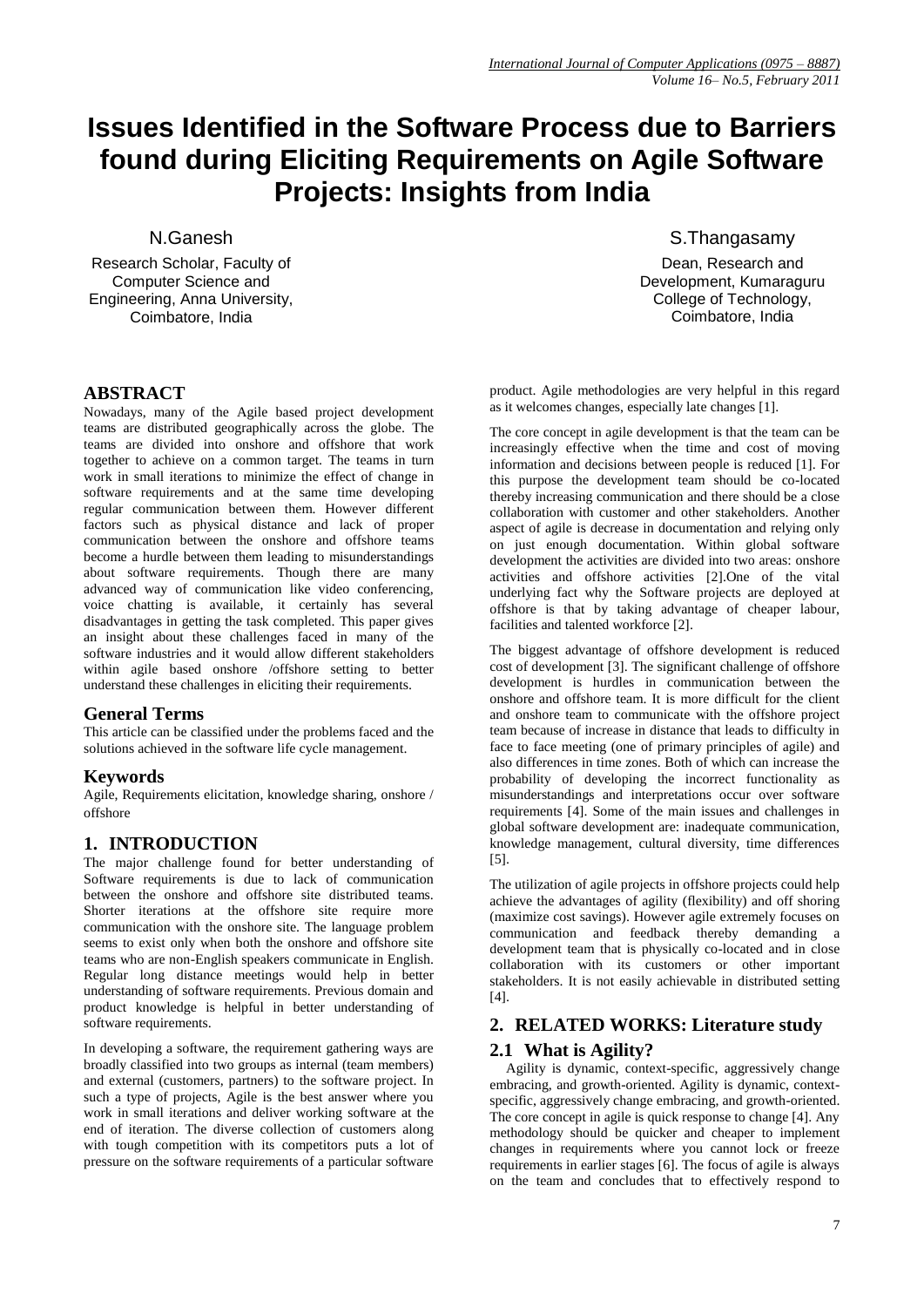change one have to reduce the cost of moving information between people along with reduction in the elapsed time between making a decision to seeing the outcomes of that decision [4].

**Table 1: Agile manifesto versus waterfall model**

| Agile                  | Waterfall              |
|------------------------|------------------------|
| Individuals and        | processes and tools    |
| interactions           |                        |
| Working software       | comprehensive          |
|                        | documentation contract |
| Customer collaboration | negotiation Follows a  |
| Responding to change   | plan                   |

#### **2.2 Why go for Agile?**

The core concept in agile development is that the team can be increasingly effective when the time and cost of moving information and decisions between people is reduced [4]. For this purpose the development team should be co-located thereby increasing communication [3]. For example in case of XP if the development team (mainly programmers) is scattered in two rooms it creates problems for successfully implementing it [7]. Also included are close collaboration with customer and other stakeholders. Another aspect of agile is decrease in documentation and relying only on just enough documentation [3]. In software development there is a continuous flow of requirements. The aspect of welcoming late changing of software requirements in agile [4] makes it suitable for the demanding needs of software development.

#### **2.3 Welcoming Change**

In waterfall software development model the software requirements are frozen before moving to the next stage and following the same freezing principle when commencing to the next stage. Agile on the other hand allows the freedom of making changes in software requirements specification even late during the software development [6]. Satisfying the customer at delivery of the software and not during the initial phases has now taken precedence [8]. It means that requirements change during different phases of software development and thus requires flexibility and accommodating change. Requirements cannot be specified absolutely correctly in the specifications.

Iterative development of agile methodologies helps in giving a better understanding of software requirements by the project team. During early iterations changes in software requirements occur that will require its reassessment. These early iterations will remove the ambiguities in software requirements and will minimize the chances of implementing software requirements that will prove costly when changing them later in the software development lifecycle [9].

#### **2.4 Why do Software Projects fail?**

According to [10] software projects fail due to a number of reasons. Some of which are mentioned below:

- i. Not clearly communicating the requirements
- ii. Business problem is not solved by the requirements
- iii. Changing nature of requirements
- iv. Incorrect requirements

v. Committing resources before fully understating the requirements

For these issues to resolve in context of agile methods it requires regular communication with end-user and other stakeholders involved in the project [4]. It is important because there is less documentation and more face to face communication. This communication between different stakeholders brings them to a common understanding of software requirements. It becomes more important in case of market driven software products where you have many stakeholders and there is the issue of bringing them on a common understanding about software requirements. These different stakeholders have different backgrounds and thus interpret requirements in different ways which requires regular communication and feedback meetings. The technical knowledge of these stakeholders may not be at the same level making face-to-face communications more important for example a software requirement that comes from marketing department is more abstract and when is made concrete or understandable to the development team, its meaning and context may change. Thus marketing department then have to be brought into the communication process to confirm that these software requirements which are now in a new shape have maintained the same meaning. This activity cannot be performed without communicating with them. In case the technical team does not communicate this early on then it can create difficulties for the development team to accommodate these changes later on. By difficulties it is meant that increase in development time and resources spent on the product.

#### **2.5 Requirements Engineering Process**

A requirements engineering is a structured set of activities which are followed to derive, validate and maintain a systems requirements document. Process activities include requirements elicitation, requirements analysis and negotiation and requirements validation.

### *2.5.1 Requirements Elicitation*

Requirements Elicitation is about finding requirements through consultation and communication with different stakeholders, studying already existing system documents and using domain knowledge. In other words it also identifies what the system should do and not so. Particular questions that need to be answered are: what activities come inside the scope of the system and that had to be put as software requirements and what activities are outside the scope of the system.

#### *2.5.2 Requirements analysis and negotiation*

According to [11] requirements analysis and negotiation are "activities which aim to discover problems with the system requirements and reach agreement on changes to satisfy all system stakeholders". The main goal of requirements analysis is to identify possible conflicts, overlaps, dependencies, inconsistencies or omissions when software requirements are elicited and specified. It is an ongoing process in which all the stakeholders come together to arrive on a concrete set of requirements [12]. Some analysis of software requirements also takes place during the elicitation phase. This is the case when problems with software requirements can be identified as soon as they are expressed. However the extended analysis takes place after the initial version of software requirements document produced [11]. Requirements negotiation can also be included during the analysis phase. Different stakeholders give importance to a software requirement from their own perspective. They also have different levels of power over the decisions being made about particular requirements [11]. There are different ways to analyze software requirements for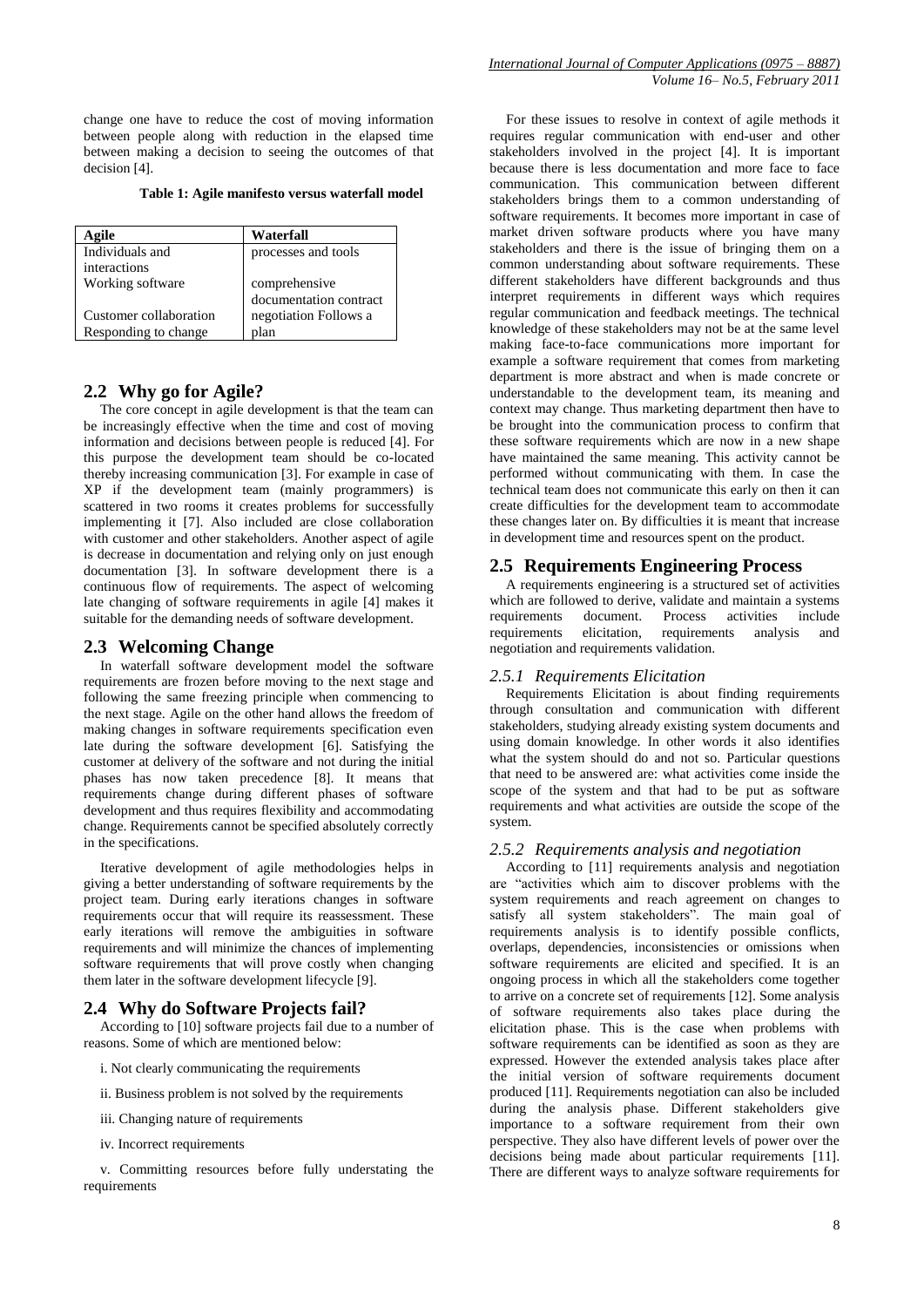example prototypes, mock-ups and test cases that can be used for analyzing and refining the requirements. One of the most important activities of this analysis phase is to ensure that all stake holders from customers to engineers and developers have the same understanding of software requirements. In agile based development the customer is involved in all the phases of iteration.

#### *2.5.3 Requirements validation*

Validation is performed to approve that the software requirements are acceptable to be implemented. During this validation phase conflicts between stakeholders are also resolved [11]. It is important to note that execution of software requirements validation process should be done appropriately to save costs that are going to occur later on during the implementation of incorrect requirements. Requirements reviews and inspections can be used to validate software requirements. In reviews a group of people read and analyze requirements, identify any problems and issues and then to find a solution for them [11]. In agile methodologies requirements validation is performed through regular review meetings and acceptance tests. Customers can use the developed software and determine which functionality is implemented and what further needs to be developed. It allows the whole team including the customer to know strength and weaknesses of the design [3].

#### *2.5.4 Requirements Management*

A basic requirements management should contain the following activities [11]:

i. Change management of agreed requirements.

ii. Management of interrelationships between those requirements

iii. Management of dependencies between requirements document and other documents produced during the overall software engineering process.

Requirements traceability is a vital activity within requirements management without which it cannot be performed effectively. This traceability information is used to identify what other requirements are/might be affected by making these propose changes [11]. In agile methodologies software requirements are written on index cards or maintained in a product backlog or feature list. The main difference with traditional requirements management is the level of detail in which the software requirements are specified [3].

#### **3. RESEARCH APPROACH**

Case studies are used to a larger extent by social science as both a research and a teaching vehicle, especially in IS (information systems) research. The research is based on an interpretive case studies conducted in select Indian organizations engaged in Information Technology (IT) outsourcing to global clients. The case study research strategy is useful for investigating phenomena that are underresearched, complex or difficult to extract from their underlying contexts. We have adopted an interpretive approach since it is through the multiple, inter-subjective views of actors working within the IT cultural enclave environments that concept, theories, and rich insights about the phenomena can emerge. The study was exploratory in nature with the aim to teach from the case study participants about the context of the phenomenon to provide high quality software development as given in agile manifesto. This context dependent knowledge can prove useful in gaining expertise of understanding a practical Indian setting, an outcome relevant to the research objectives. There are three types of studies using the case study method namely intrinsic case study: researcher wants a better understanding of the particular case; instrumental case study: a particular instance is examined to provide insight into an issue or refinement of theory; Collective case study: Researchers may jointly study a number of case studies in order to inquire into the phenomenon, population, or general condition. Since it is a phenomenon of the usage of scrum in software developmental projects, we have adopted the instrumental case study approach to provide better insights into the issue.

#### **4. EXPERIMENTAL RESULTS**

## **4.1 CASE DESCRIPTION – THE BACKGROUND**

The case study is framed based on my involvement in an agile software project that has been developed in a software company located in Chennai, India. The software company which I am referring to is one of the pioneers in handling projects on image and video optimization. As an extension of this work the Software Team has developed logic and is developing the beta version of the product to compress the image and retrieve it back without any loss on the original image. They are also leaders in creating solutions for correcting the online competitive examinations. The company has its offices in various locations across India and has its global operations in countries like USA, Japan and Philippines. As per the policies of the Organization, the company name and the Project names are kept to be anonymous.

#### *4.1.1 THE ANALYSIS TEAM*

The schema below shows the members in the analysis team.



The duty of the business analyst is to forecast the market and to bring in business. He is also responsible for getting the functional requirements. The requirement analyst converts the functional requirements in to the technical requirements. In our company, the delivery head acts as the requirement analyst. He allocates the person and schedules the tasks for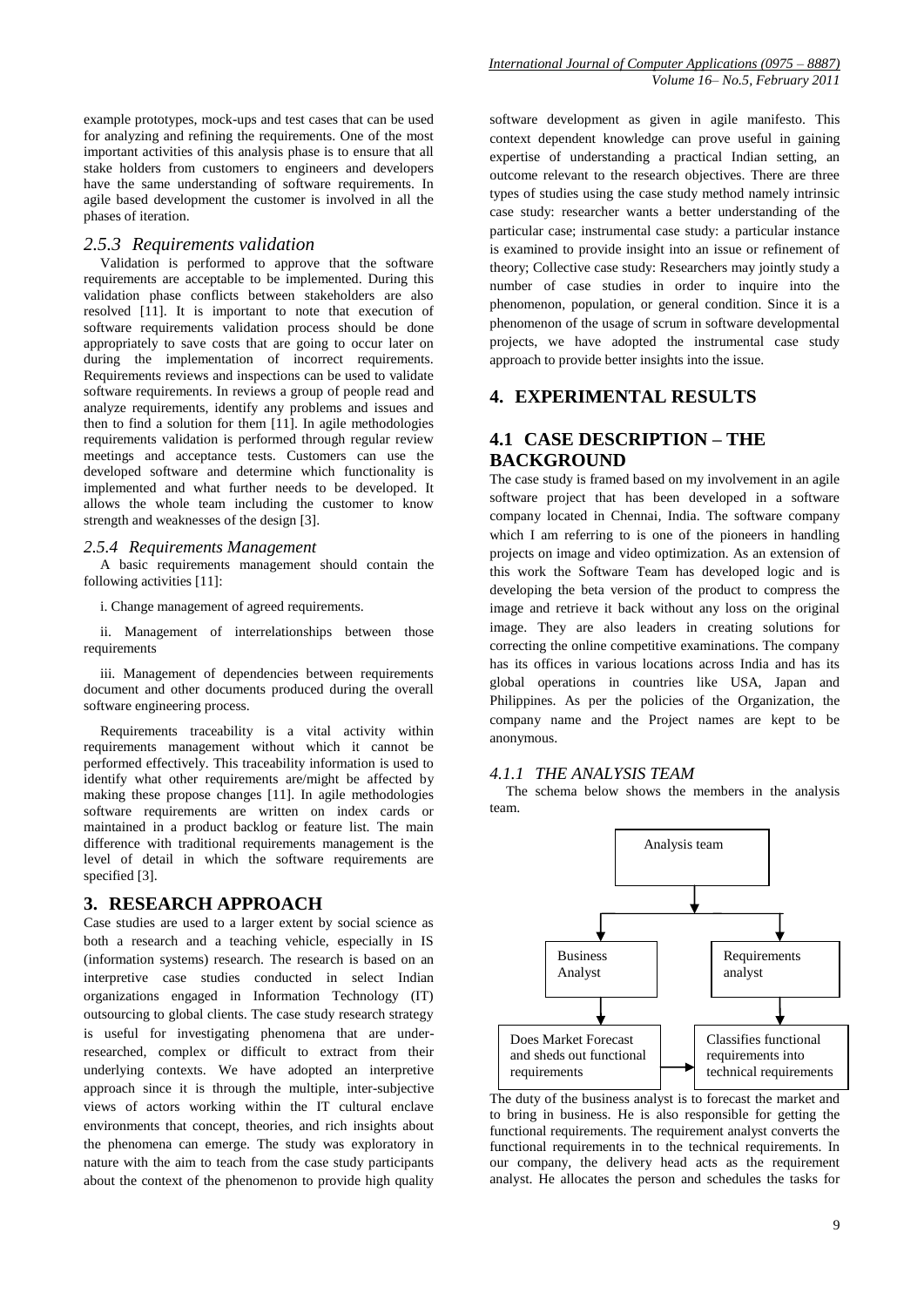the employees and also responsible for fixing the deadlines for frequent deliveries.

The major difference between a traditional requirement analyst and the agile requirement analyst is that the latter insist on continuous delivery. When continuous delivery is given, continuous feedback from the customer is mandatory. When continuous delivery and continuous feedback go hand in hand, then continuous integration should be done by the developers in a team. Each team should have atleast three to four integration per day. This is the way we work in our Organizational team.

#### *4.1.2 THE PROJECT TEAM*

The below illustration shows the Agile cross-functional development team includes a product manager, developmental team, Quality Assurance team, User Experience team, and a project manager.



The project manager supervises the release schedule and helps resolve logistical issues, but otherwise does not participate in the development process. The developmental team, consisting of three to eight developers, implements and delivers to QA a feature or set of features per Sprint based on a prioritized backlog determined by product management. QA tests the features in that Sprint and identifies issues. If any issues are found, engineering team fixes the features in the current Sprint. The sprints that they adopt are two weeks in length, with seven of the ten working days of the Sprint dedicated to implementation by engineering and the remaining three days to Quality Assurance for testing.

#### *4.1.3 THE TEAM*

The cross-functional development team for the project consisted of the product manager, five development engineers, two QA engineers and two members of the User Experience team. I was one of the members of the requirement analyst team, who shares the requirements obtained from the client to the cross functional development team, exclusively to the user experience team. The User Experience team was responsible for user research and testing. Two other members were responsible for design and implementation, and regularly participated in Sprint planning and daily Scrums. All members of the team were centrally located in the corporate office at Chennai, India.

#### *4.1.4 USER EXPERIENCE PARTICIPATION*

As the requirements and target audience were only partially defined during the initial stages, the product management engaged the User Experience team to research and gather user requirements. The research results obtained enabled the project team to identify the product feature set in preparation for the start of development. The results of user research and testing were instrumental in prioritizing the product backlog. User Experience involvement in the Sprints was a key factor in successfully focusing the cross-functional development team's efforts on the requirements of the users.

#### *4.1.5 USAGE OF SPRINT ON THE PROJECT*

The engineering team and product management were invited to view user testing sessions, discuss findings and review preliminary designs during the sprint session. This helped the cross-functional team to share their ideas, and enabled the engineering team to prepare for the next Sprint. At the end of the Sprint, final designs and specifications were reviewed with the cross-functional team, and then handed off to engineering for development. User Experience participation in the daily Scrums was a crucial factor in the development process. The daily scrum became the convenient forum to share the results of user research and testing, and to clarify any misinterpretations of the designs.

#### *4.1.6 SPRINT ZERO*

Sprint zero takes place prior to the start of development.



Sprint zero is used by the cross-functional team to review requirements and create initial user stories based on the backlog items. I (the first author of this article) made a knowledge transfer of the requirements to my team which utilized sprint zero to better understand the users' needs, to explore their context and identify their goals for the project as a whole. The data obtained from the initial user research effort is used to negotiate the priorities of the first Sprint and to communicate the users' expectations to the cross functional team. User scenarios and the features were developed in subsequent Sprints. Designs for features engineering plans to implement in the first Sprint are also created and tested.

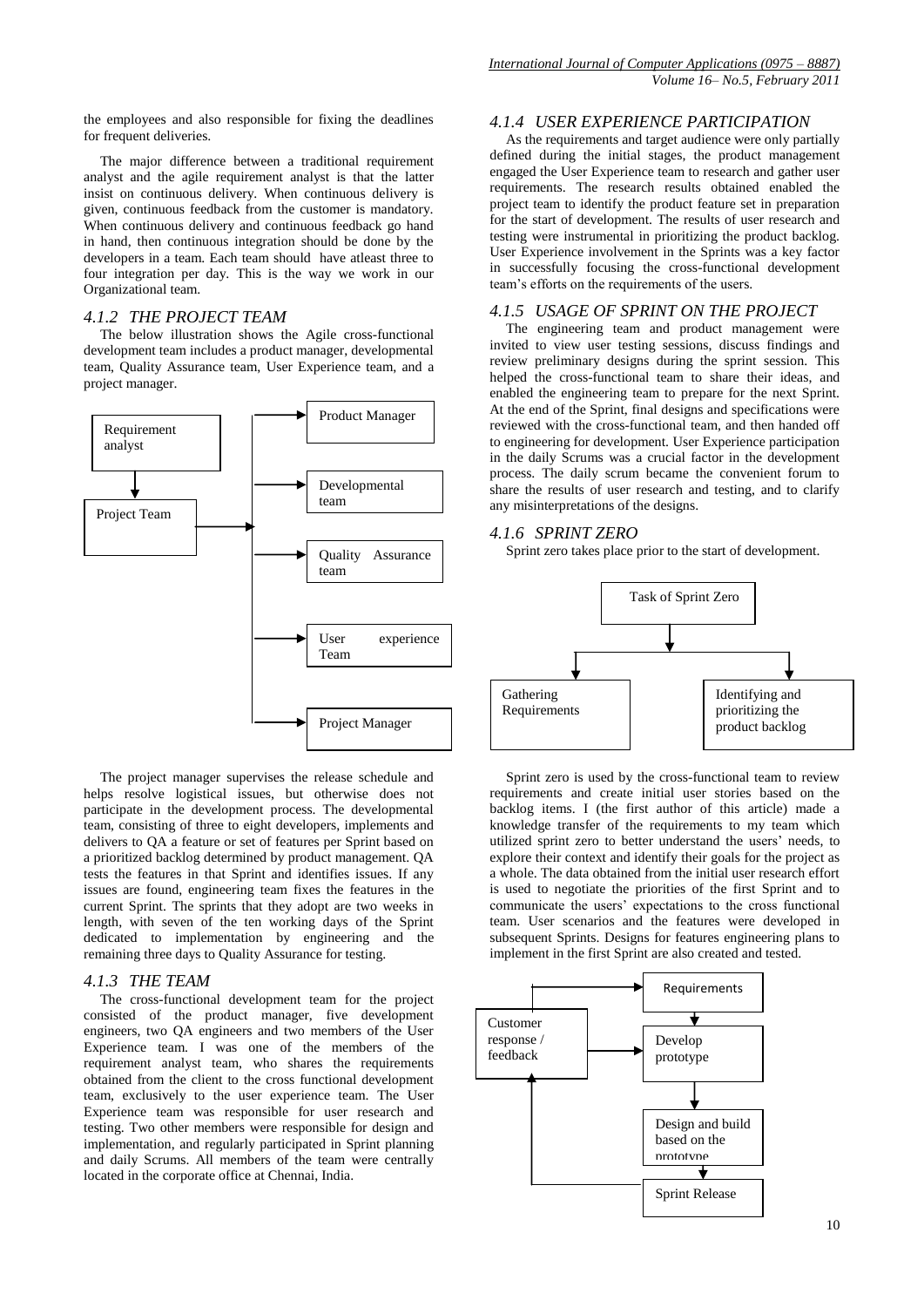The remaining sprints are used in refining the earlier and the subsequent sprints.

#### *4.1.7 Reasons for offshore software development in agile projects*

The main reasons for our Organization to move offshore are to reduce cost of development due to lower wages, skilled labor and round the clock development [5]. The different reasons for moving offshore are given below:

i. Improvement in Telecommunications

ii. Favourable Government policies

iii. Skilled and very cheap man power

iv. Less cost of setting offshore site

In convention the offshore projects prefer plan driven approach. Detail requirements and design specification are sent to offshore site where they can develop the software. This approach is useful to minimize the communication hiccups that are a basic product of offshore development. In offshore setting the principles of agile can be successfully executed. Most of the agile principles are based on giving space for decision making to the software development team. This will create more confidence particularly in the offshore team. Also more thinking will be done at offshore bringing in more understanding about the software requirements increasing ownership of the software product. Also more communication takes place between the onshore and offshore teams resulting in much better job performance [13]. The Agile project puts great focus on communication with the end-user or customer. This communication can help in developing trust amongst both the onshore and offshore teams [13].

# **5. CHALLENGES IN UNDERSTANDING SOFTWARE REQUIREMENTS IN AGILE PROJECTS**

The major challenge in understanding the software requirements lies through effective communication and knowledge sharing, domain knowledge, less software requirements documentation. A detailed explanation of the above said features are as follows:

# **5.1 Effective communication and knowledge sharing**

Agile puts more focus on team effort where the teams are physically co-located. But when teams are geographically distributed especially with large time zone differences then it becomes difficult to co-ordinate. The primary reason is that they can no longer talk face to face every day. Although telephones and teleconferencing allow communicating synchronously but still it takes longer to resolve an issue when teams are at a distance from each other [15]. A common problem in communication is that team at one location is waiting for a response from the team at other location creating misunderstandings and irritation with each other [14].

As there is less focus on documentation and more focus on communication then more of the knowledge is undocumented. Communication is not the same as physically colocated teams compared to on and offshore teams therefore knowledge sharing becomes more difficult. Although any kind of software requirements specification acts as a mean of knowledge sharing but not everyone in the team will clearly understand the specification and will have questions to pose.

## **5.2 Domain knowledge and product knowledge**

Most of the development is done offshore and the role of offshore team has much greater importance. According to agile principles every team member has a say and a much greater role than the waterfall model [4]. In agile there is less focus on documentation and more on developing code therefore a lot of knowledge that is developed walks out with the person who leaves the company, which is said to be a major flaw in the methodology.

## **5.3 Less software requirements documentation**

Less documentation in agile puts more focus on the real implementation of software requirements. This reduces the time spent on software requirements specification that can be utilized in doing software development. But less documentation puts more on communication within and between agile teams. If the team is physically co-located questions regarding the software requirements could be easily resolved. Due to less detail of software requirements, it would be difficult for the quality assurance team to perform major software testing at the offshore site.

#### **5.4 Challenges in conducting reviews**

Yet another challenge that we faced in our Organization is that in not getting the clients to review early builds. Thus offshore team has to wait for a long time to get a response from the client. Transfer of tacit knowledge from the business (which is onshore) to the offshore team which acted as a challenge as details of this tacit knowledge that is not present in the software requirements specification. Validation of software requirements by the offshore team due to change in business priorities becomes a challenge. It could be possibly that not knowing the full business context leads to difficulties in software requirements validation by the offshore team.

## **6. CONCLUSION AND SOLUTION**

This article focused on the challenges caused due to lack of communication, language problem, cultural differences and difficulties in knowledge sharing due to physical distance.

The solution of the article is to have regular communication between the onshore and offshore site to make transfer of knowledge easier. This regular communication is useful to resolve any type of conflicts and misunderstandings about software requirements. In shorter iterations lack of communication is bigger problem than in longer iterations due to physical distance between on and offshore teams and lack of time to implement software requirements. As a solution either the iteration duration could be increased or software requirements could be decreased for iteration to deal with lack of communication and difficulties in knowledge sharing.

#### **7. ACKNOWLEDGMENTS**

My sincere thanks to my Organization who gave me an opportunity to enrich my software knowledge without which I would have not written this article.

#### **8. REFERENCES**

- [1]. Tony Gorschek, Claus Wohlin, "Requirements Abstraction Model", Springer-Verlag London, dated: 26- 11-2005.
- [2]. Muhammad Faisal Nisar, Tahir Hameed, "Agile development handling offshore Software Development